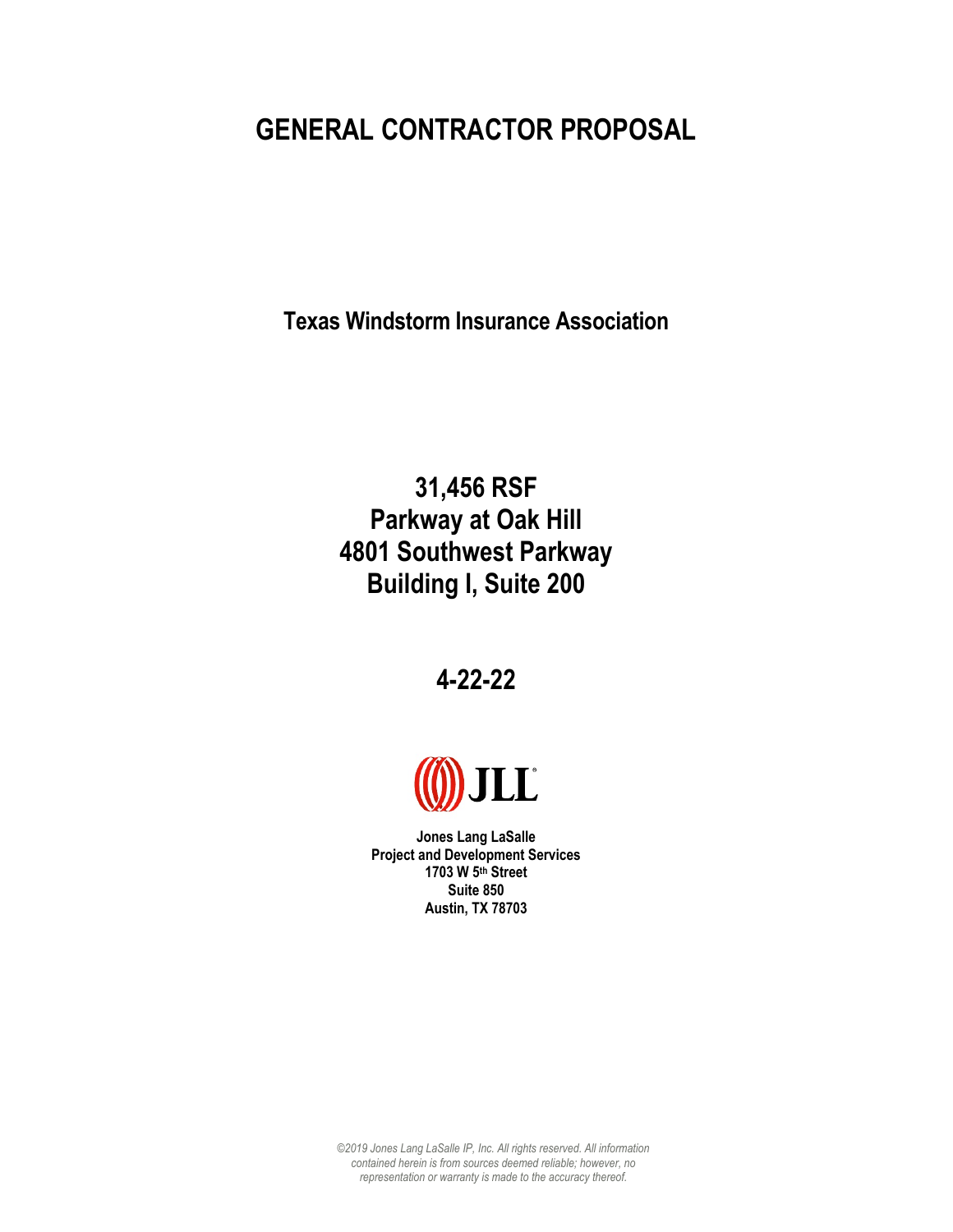

# **Table of Contents**

## **REQUEST FOR PROPOSAL OUTLINE**

- **1. Project Information**
- **2. Scope of Services**
- **3. Contract Documents**
- **4. Response Protocol**
- **5. Proposal Format**
- **6. Evaluation Criteria**
- **7. Litigation Disclosure**
- **8. Confidentiality** 
	- **Exhibit A –** *Building Rules and Regulations*
	- **Exhibit B -** *Insurance Requirements*
	- **Exhibit C –** *Project Schedule*
	- **Exhibit D –** *Bid Form*
	- **Exhibit E –** *Preliminary Plans*
	- **Exhibit F –** *Terms and Conditions*
	- **Exhibit G –** *Ethics Policy, Acknowledment*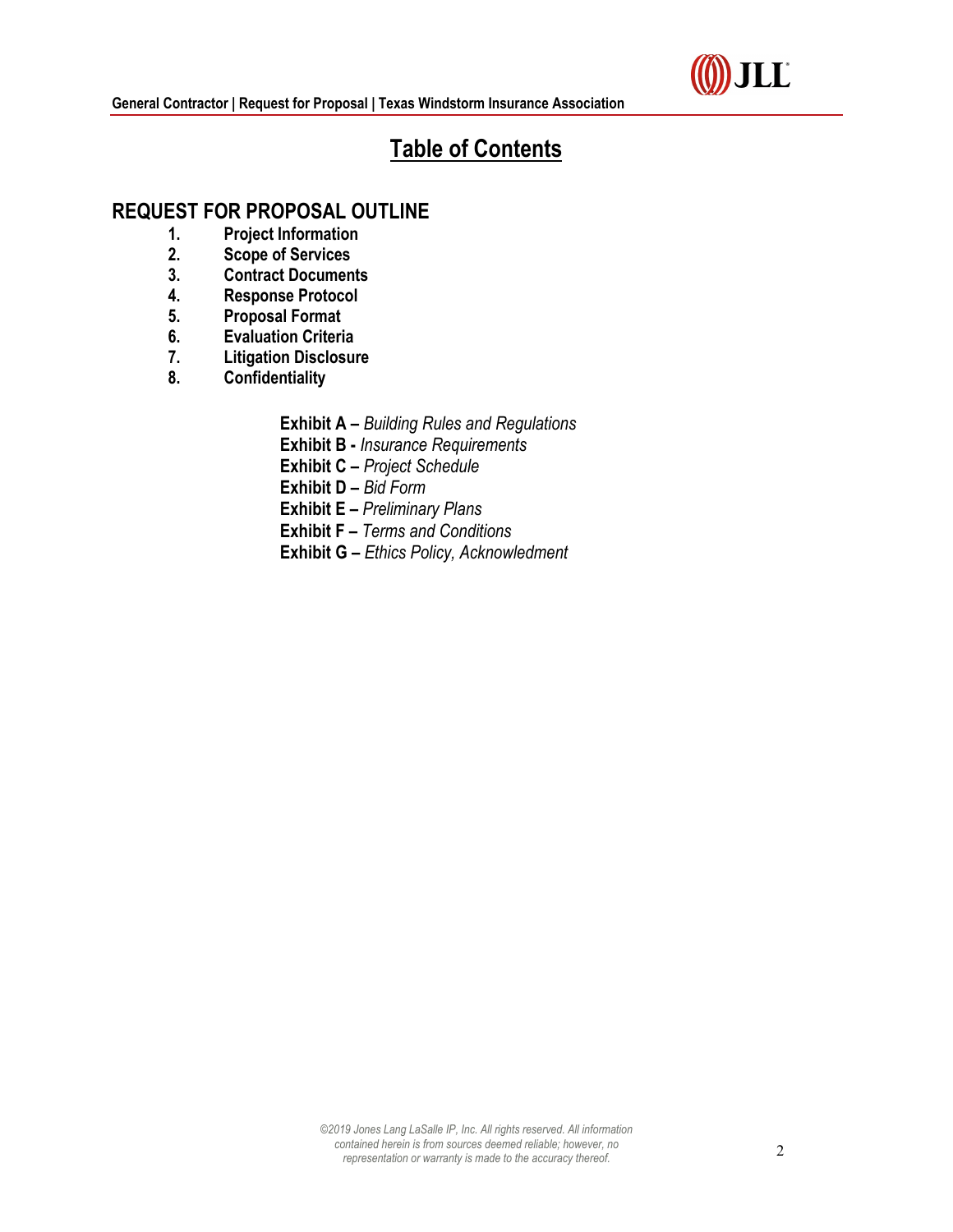

## **1. PROJECT INFORMATION**

## **PROJECT NAME:** Texas Windstorm Insurance Association – New Location Project

### **PROJECT DESCRIPTION:**

The Texas Windstorm Insurance Association (TWIA) is an association of property insurers created pursuant to Chapter 2210 of the Texas Insurance Code. TWIA insures against losses due to windstorm and hail in certain designated areas of Texas.

TWIA has leased 31,456 RSF of space at 4801 Southwest Parkway, known as Parkway at Oak Hill. The space is second generation and has been leased in As Is conditions. TWIA will occupy this space with changes to the existing layout to meet their program needs. To minimize expense costs outside of the TI Allowance, all efforts will be made to reuse as much as possible within the existing conditions of Oak Hill, including partitions, ceilings, and MEP.

TWIA has requested an occupancy date by end of year 2022 to meet the lease expiration of their current space and new lease commencement date of January 1, 2023.

## **PROJECT TEAM:**

| Client:                       | <b>Texas Windstorm Insurance Association</b>                                             |  |
|-------------------------------|------------------------------------------------------------------------------------------|--|
| <b>Client Representative:</b> | <b>JLL Project and Development Services</b><br>Kendall Kovar<br>Kendall.Kovar@am.jll.com |  |
| Architect:                    | Sixthriver                                                                               |  |
| <b>MEP Engineer:</b>          | Hollingsworth Pack                                                                       |  |
| Civil Engineer:               | <b>Cude Engineers</b>                                                                    |  |

## **RFP CRITICAL DATES:**

| RFP DISTRIBUTION:            | 4/22/22             |
|------------------------------|---------------------|
| SITE WALK:                   | 4/28/22             |
| RFP RFI's DUE:               | 4/29/22             |
| RFP DUE:                     | 5/6/22              |
| AWARD:                       | $5/10/22 - 5/12/22$ |
| FINAL CONTRACT based on CDs: | $7/21/22*$          |

GC to provide feedback on procurement deadlines throughout design completion to maintain occupancy date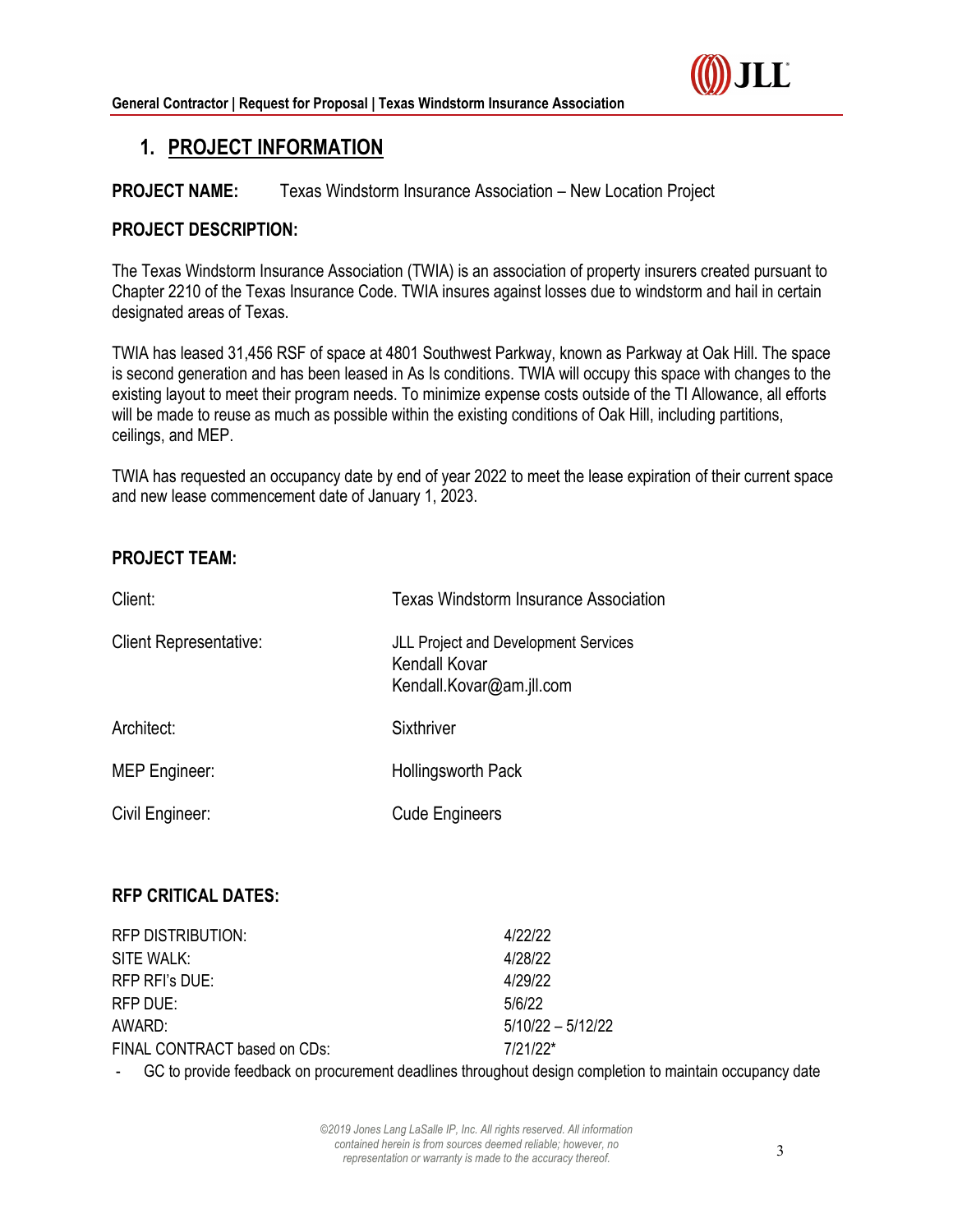



## **PROJECT SCHEDULE:**

| <b>Task Name</b>                                       | Duration | <b>Start</b> | Finish       |
|--------------------------------------------------------|----------|--------------|--------------|
| <b>DESIGN</b>                                          | 68 days  | Tue 3/8/22   | Thu 6/9/22   |
| <b>Construction Documents</b>                          | 23 days  | Tue 5/10/22  | Thu 6/9/22   |
| Civil Design                                           | 2 wks    | Tue 5/10/22  | Mon 5/23/22  |
| Complete CD's to 100%                                  | 23 days  | Tue 5/10/22  | Thu 6/9/22   |
| <b>LANDLORD / BIDDING / PERMITTING</b>                 | 82 days  | Wed 5/11/22  | Thu 9/1/22   |
| <b>Landlord Review</b>                                 | 18 days  | Fri 6/10/22  | Tue 7/5/22   |
| <b>Construction Bidding - RFP sent by GC to trades</b> | 52 days  | Wed 5/11/22  | Thu 7/21/22  |
| Pre Purchase Packages - Pricing and Cut Pos            | 3 wks    | Wed 5/11/22  | Tue 5/31/22  |
| <b>Construction Trade Bidding</b>                      | 2 wks    | Fri 6/10/22  | Thu 6/23/22  |
| <b>Bid Leveling &amp; Clarifications</b>               | 2 wks    | Fri 6/24/22  | Thu 7/7/22   |
| <b>Review Final Proposal</b>                           | 5 days   | Fri 7/8/22   | Thu 7/14/22  |
| <b>Contract Execution</b>                              | 5 days   | Fri 7/15/22  | Thu 7/21/22  |
| <b>Permit - Standard Filing</b>                        | 73 days  | Tue 5/24/22  | Thu 9/1/22   |
| Site Plan Correction/ Exemption                        | 10 wks   | Tue 5/24/22  | Mon 8/1/22   |
| Permit Filing, Approval, Receipt                       | 12 wks   | Fri 6/10/22  | Thu 9/1/22   |
| <b>CONSTRUCTION</b>                                    | 149 days | Tue 5/24/22  | Fri 12/16/22 |
| <b>Submittals and Procurement</b>                      | 8 wks    | Fri 7/22/22  | Thu 9/15/22  |
| Early Release Packages - Lead Time                     | 16 wks   | Wed 6/1/22   | Tue 9/20/22  |
| Early Release Packages - Lead Time - Extended          | 24 wks   | Wed 6/1/22   | Tue 11/15/22 |
| <b>Generator ATS Procurement</b>                       | 26 wks   | Tue 5/24/22  | Mon 11/21/22 |
| <b>Construction</b>                                    | 86 days  | Fri 8/19/22  | Fri 12/16/22 |
| <b>Mobilization &amp; Demo</b>                         | 2 wks    | Fri 8/19/22  | Thu 9/1/22   |
| Construction                                           | 13 wks   | Fri 9/2/22   | Thu 12/1/22  |
| Punch List                                             | $1$ wk   | Fri 12/2/22  | Thu 12/8/22  |
| FF&E Installation                                      | 2 wks    | Fri 12/2/22  | Thu 12/15/22 |
| Final Cleaning - Weekend                               | $1$ day  | Fri 12/16/22 | Fri 12/16/22 |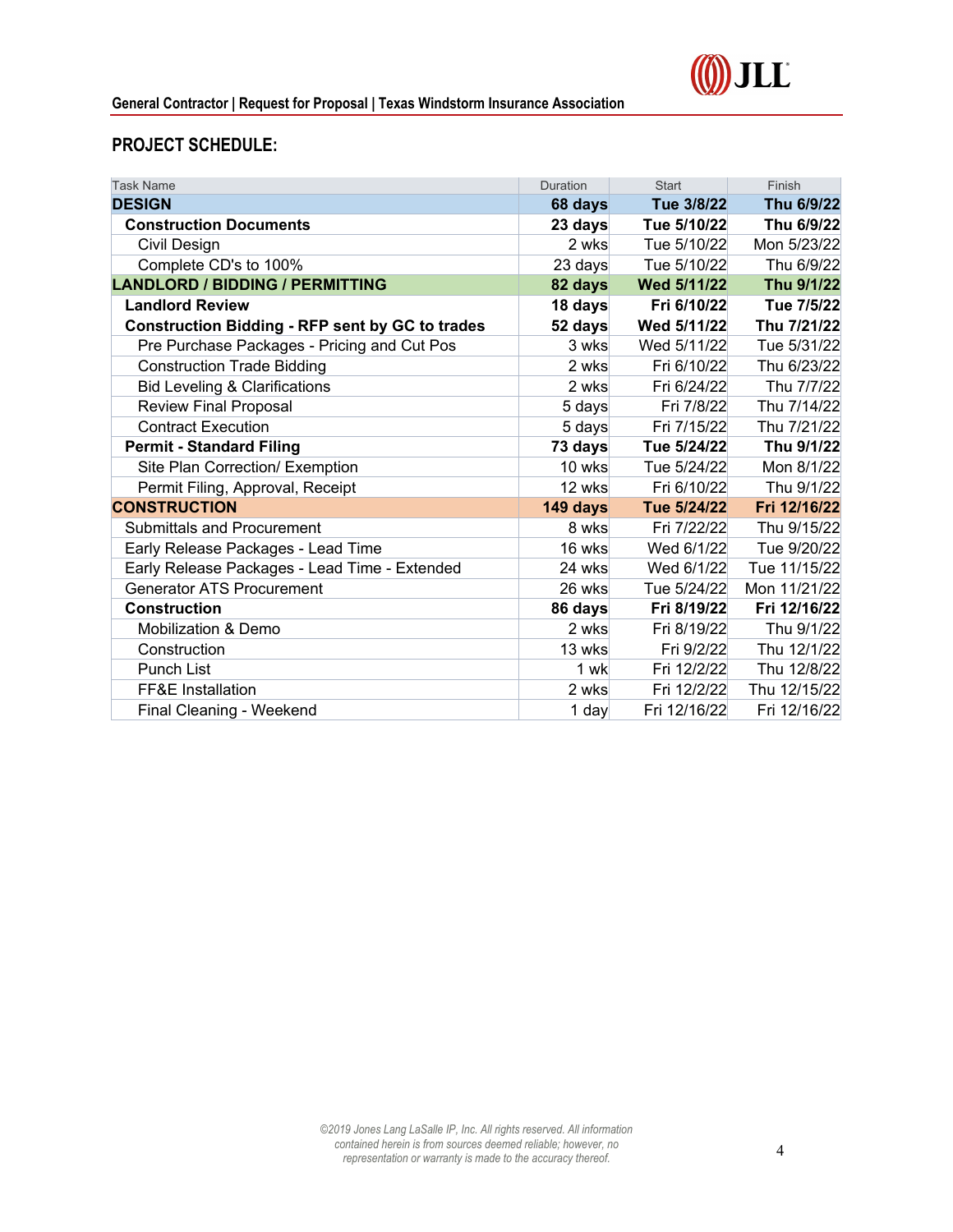

## **2. SCOPE OF SERVICES**

#### **Preconstruction/ Design Value Engineering**

- 1. Review and analyze project documents to determine material availability, long lead items, potential areas of trade conflict, construction budgeting and value engineering opportunities.
- 2. During this time, JLL and the Client will establish all of the management procedures that will be used throughout the duration of the project. These include, but are not limited to, reporting mechanisms, contracts, invoicing and disbursements.
- 3. Review design elements/materials and make recommendations with respect to cost-effectiveness and consistency with traditional practices.
- 4. Recommend alternative methods/materials to enhance the schedule, reduce cost, and facilitate construction.
- 5. Review overall design and make recommendations as it relates to construction feasibility.
- 6. Provide repeat budgeting, value engineering services and recommendations of design alternatives as requested.
- 7. Prepare, present, and update construction trade schedule as needed.
- 8. Provide a procurement list of materials and dates for order entry as needed to maintain the occupancy date. **Items that have long lead times should be identified in the ROM provided in this proposal to help with design and project planning.**
- 9. Finalize list of approved subcontract bidders. Prepare bid schedules, conduct pre-bid conference.
- 10. Receive at least three (3) bids per trade (NO EXCEPTIONS). Prepare analysis of bids, outlining areas of qualification. Discuss recommendations of bids with the Client. Award Subcontracts.
- 11. Prepare and present updated detailed estimate of construction costs at the completion of Construction Documents.
- 12. Attend and participate in regularly scheduled project team meetings.

#### **Construction**

- 13. Upon commencement of construction, the General Contractor shall assume the responsibility for managing, supervising, and coordinating all aspects of the construction project, within its scope, as well as portions of the project that require intersection, coordination with the Client's Vendors.
	- a. Client Vendors to be sourced directly AV, Security, Furniture
- 14. Throughout the project, the General Contractor must maintain a team qualified to complete the scope of work including an onsite superintendent. JLL and the Client reserves the right to approve all members of the project team and to request the replacement of a member of the team at their sole discretion.
- 15. The General Contractor will provide and supervise general condition items. General Condition items will be clearly stated and itemized by the General Contractor in this proposal. All items purchased specifically to satisfy general conditions for this project will be turned over to the Client in good condition, or be properly disposed of, at the conclusion of the project. All applications for payment will be accompanied by complete and comprehensive documentation for anything and everything that is applied for. General Condition items included in pay applications shall be supported with detailed documentation.
- 16. Administrative responsibilities include:
	- a. Attending weekly progress meetings with the team to ensure that appropriate matters of construction are being considered.
	- b. Prepare and develop an on-site record keeping system that will be of sufficient detail to satisfy an audit. Such records shall include, but shall not be limited to, daily logs, progress schedules, manpower breakdowns (daily by trade), financial reports, quantities, material lists, shop drawing logs, and the like.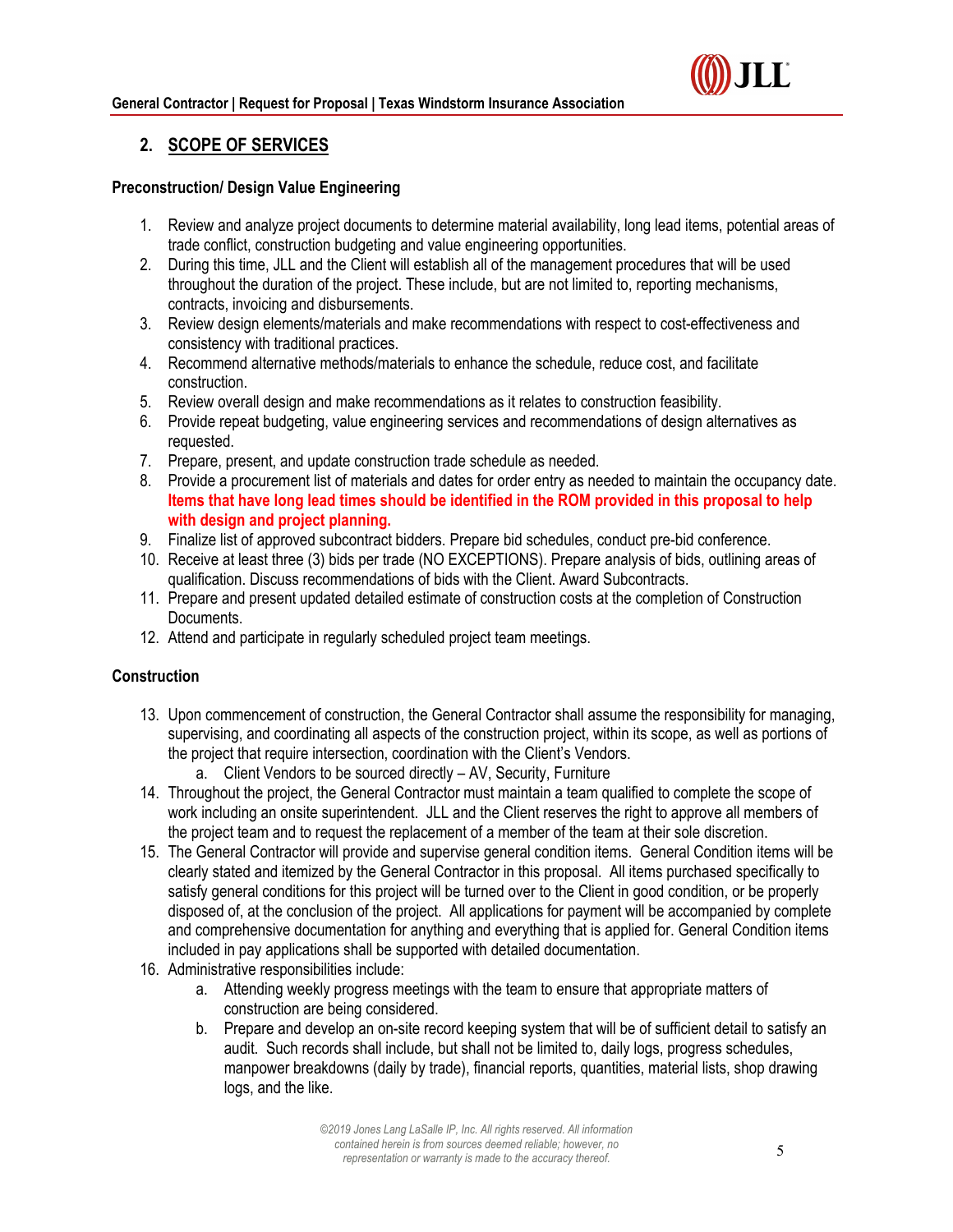#### **General Contractor | Request for Proposal | Texas Windstorm Insurance Association**

- c. Prepare a detailed submittal schedule within adequate advance time for review, approval and use by the Architects/ Engineer. Receive and thoroughly review all shop drawings, cuts, samples, delivery schedules, materials lists, etc., for compliance with the contract documents. Provide comments and assure that each submittal is complete before submitting information to the Architects/Engineer for concurring review and approval.
- d. Prepare and submit monthly Pay Applications in accordance with requirements set by the landlord. All payments will be made directly from the landlord to the General Contractor out of the TI Allowance. Any fees above and beyond the TI Allowance will be paid by the Client. Prior approval is required for any additional payments. Applications must include but are not limited to:
	- i. General Contractor's invoice
	- ii. Breakdown and schedule of values for each trade and a schedule of values for each component of the total contract amount
	- iii. Fees and costs reimbursable to the General Contractor
	- iv. Partial waiver of lien and an affidavit of payment made by each trade subcontractor.
- e. Receive, review and challenge all claims and change order requests from the subcontractors in a timely manner in order to allow the Client the right of acceptance prior to execution of work and without an impact to the schedule. Review unit prices, time and material charges and similar items. Preparation and distribution of change orders for the Client approval must be submitted to JLL directly prior to work commencement. All work must be approved in advance or payment is forfeited.
- f. Review all changes proposed by the Client, and/or Architect's/ Engineer and make recommendations regarding the impact with respect to cost and or schedule.
- 17. Field responsibilities include:
	- a. Managing a safety program and maintaining safety procedures according to local statutes, laws and codes. Daily logs must be maintained documenting weather, manpower on site, work in progress, accidents, and field issues. Team members must inspect all facets of work put in place to ensure that installation is proceeding in accordance with specifications and all local laws on a daily basis.
	- b. Contractor shall be responsible to properly schedule and request building services such as but not limited to: fire sprinkler shut downs, fire life safety system connections, fire watches, etc.
	- c. Conduct no less than weekly scheduled sub-contractor meetings in addition to other required job meetings throughout the construction process. All affected parties, who will discuss procedures, progress, problems, and scheduling and open items, should attend these meetings. Keep precise meeting minutes of all meetings.
	- d. Coordinate all testing and controlled inspections as required by the technical sections of specifications, building ownership, and as required by the building code. Keep an accurate record of all tests, inspections conducted, findings and test reports. Submit final test reports to the project team.
- 18. Schedule responsibilities include:
	- a. General Contractor shall submit a schedule at a minimum the following:
		- i. Long Lead Identification
		- ii. Submittals
		- iii. Provide a well-defined critical path
		- iv. Client provided items
		- v. Mobilization
		- vi. Substantial Completion
		- vii. Punch List
		- viii. Final Completion
		- ix. Close Out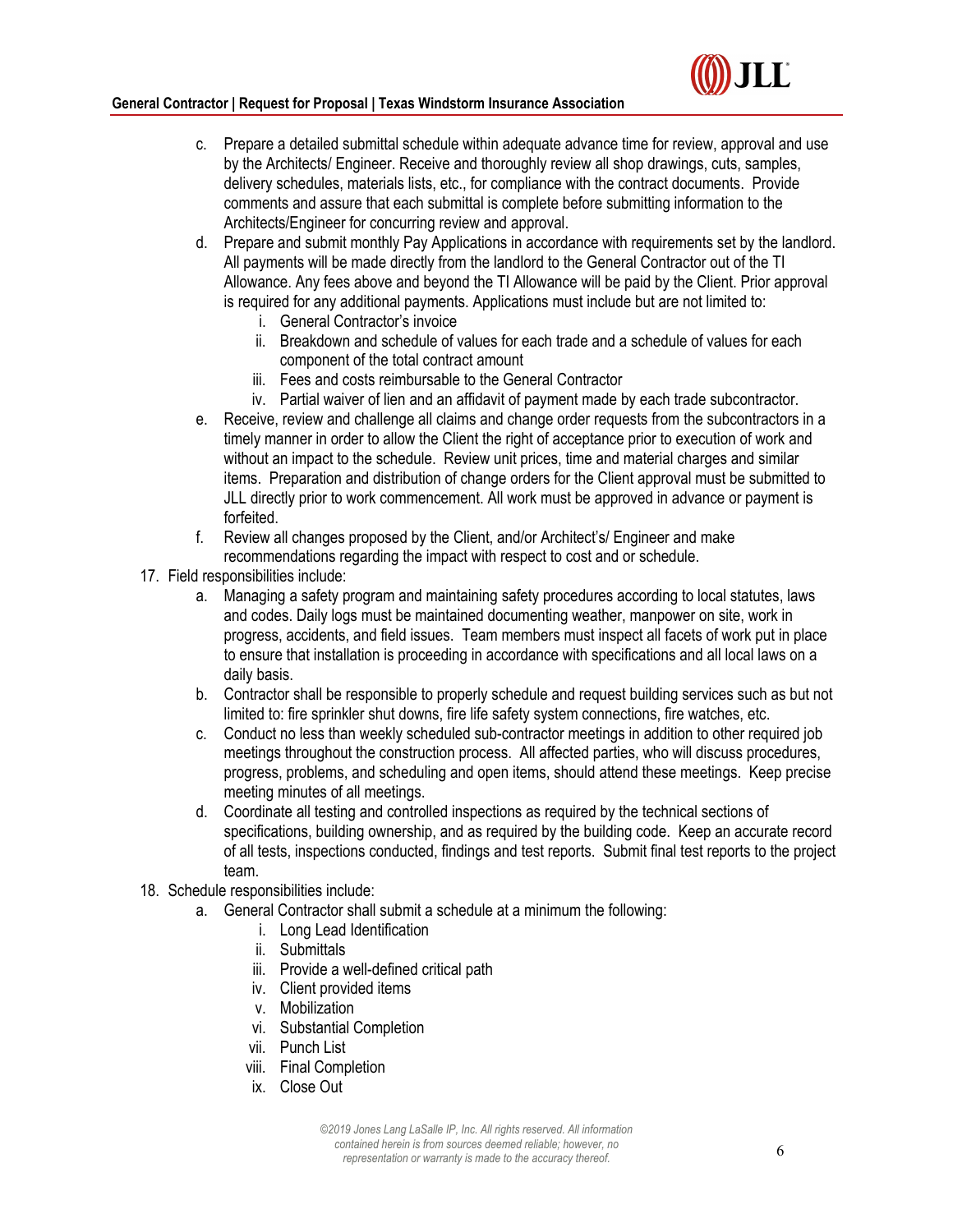#### **General Contractor | Request for Proposal | Texas Windstorm Insurance Association**



- b. The Contractor is required to utilize standard Microsoft Project for windows for establishing and updating the Project Schedule.
	- i. The Project Schedule shall be sufficiently detailed to accurately depict all the Work necessary to achieve Substantial Completion and Final Acceptance.
	- ii. No activity shall include the Work of more than one Subcontractor. Each activity shall describe what Work is to be accomplished and where. No two activities shall have the same Activity Description.
	- iii. The number of working days for activities shall be based upon Contractor's detailed estimate with adequate allowance for such eventualities as weekends, legal holidays, lost time due to weather, and any special requirements of the Project. All scheduled holidays and/or non-work days shall be incorporated into the schedule.
- c. Schedule Slippage
	- i. If at any time, Contractor fails to complete any activity by its latest completion date, Contractor will be required, within three days, to submit to JLL a statement as to how it plans to reorganize its work force to return to the current schedule.
	- ii. Contractor shall furnish sufficient labor and equipment to insure the prosecution of the Work in accordance with the approved Project Schedule. If, in the opinion of JLL, Contractor falls behind in the prosecution of the Work as indicated in the Project Schedule, Contractor shall take such steps as may be necessary to improve its progress. JLL may require Contractor to increase the number of shifts, days of work, and/or the amount of plant and equipment, all without additional cost to the Client.
	- iii. If Contractor fails or refuses to implement such measures to bring its Work back to conformity with the accepted Project Schedule, its right to proceed with any or all portions of the Work may be terminated under the provisions of the Contract. However, should the Client permit Contractor to proceed, its permission shall in no way operate as a waiver of its rights nor shall it deprive the Client of its rights under any other provisions of the **Contract**
	- iv. Under no circumstances, during the performance of the Work, will the Client assume responsibility for any delays or damages caused by or arising from the actions of Contractor, its employees, agents, officers or Subcontractors or any other Persons for whom Contractor may be legally or contractually responsible.
- d. Contractor shall effectively manage all overtime required to properly execute the work as an ordinary daytime schedule herein requires. Any overtime bought out by Contractor from any Subcontractor shall be clearly noted in the Subcontractor's schedule of values. Any overtime allowance that has been agreed to in advance in writing by the Client shall be applied for by Contractor with advanced written authorization by the Client.
- 19. Insurance must be maintained for all subcontractors, suppliers, and vendors (including materials stored offsite) throughout the entire duration of the construction project. Certificates of Insurance must reflect any "additional insured", verbiage required by the Client. Building required insurance requirements can be found under Exhibit B.

## **Post Construction**

- 20. Coordinate and chair all necessary Client-training sessions to be attended by Architect, Engineer, Building Representative and all Representatives required by the Client. Immediately upon completion of training sessions provide detailed and comprehensive meeting minutes (copies of the minutes are to be inserted into the appropriate manuals).
- 21. All closeout documents must be submitted in electronic form (bound form if requested) and delivered to JLL no more than one month after the occupancy date. Retainage for the project will be held until all of the required documentation is accepted by the Client. The close-out package must include the following: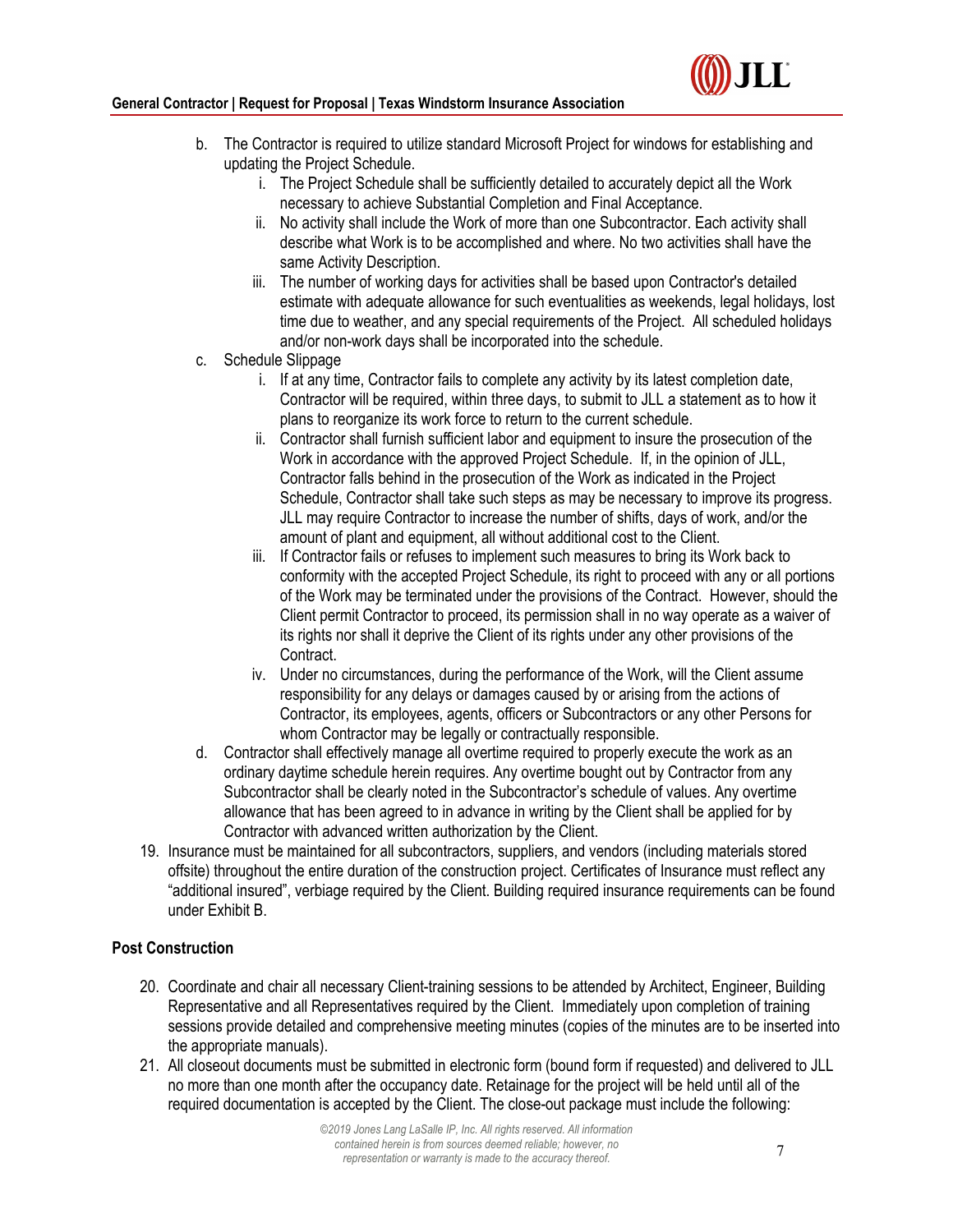



- a. As-built drawings,
- b. Operation and Maintenance Manuals for all components installed in or around the project scope,
- c. All Submittals,
- d. Subcontractor/Supplier Contact Information,
- e. Warranties and Guarantees for all components of the project,
- f. Commissioning,
- g. Training,
- h. Sign Offs from all applicable agencies having jurisdiction over the project, and
- i. Final Waiver of Lien from all subcontractors and suppliers.
- j. Certificate of substantial Completion
- k. Test and Balance Report

#### **3. Contract Documents**

- **1. The General Contractor will construct this project for a Stipulated Lump Sum price.** 
	- a. Pricing provided at this time will be used to evaluate the cost of the project and provide direction of further design review and value engineering. The awarded General Contractor is expected to engage with JLL, Client, and the design team to find the most cost effective approach to completing the project.
	- b. All pricing submitted with the RFP response is to be based on received subcontractor pricing. In House/ Internal Pricing is not acceptable. Although a full leveling of received subcontractor pricing is not required at this time, the information should be available if an audit of the project is required. Full back up including individual proposals with material and labor breakdowns for each awarded subcontractor is not required.
	- c. The Awarded General Contractor will need to update all sub-contractor pricing for contract execution once Construction Documents are completed. Final pricing will need to have a leveling sheet submitted for all received subcontractor pricing. Full back up including individual proposals with material and labor breakdowns for each awarded subcontractor is not required.
- 2. Basis of contract will be the following documents:
	- a. JLL Request for Proposal terms and exhibits
	- b. Proposed General Conditions and Fee
	- c. Construction Documents
	- d. Schedule
- 3. General Conditions will include the following but are not limited to:
	- a. Salaries or other compensation of General Contractor's officers, directors, and employees at General Contractor's principal office and branch offices, on or off the Project site, and Personnel performing or assisting in the performance and execution of the Work, either on or off the Project site, including but not limited to, project manager(s), general superintendent(s), assistant superintendent(s), field superintendent(s), vice president(s), general laborers, whether as direct employees, Sub consultants, or other third parties hired as independent contractors.
	- b. General Contractor's employee "Burden," i.e., applicable taxes, employee benefits, insurance coverage, contributions and assessments required by law, collective bargaining agreements, 401k, travel expenses, and all other payroll burden or other compensation which is customarily paid to or on behalf of personnel of General Contractor. General Contractor represents that any items included in the Burden shall not be separately billed.
	- c. Any raises, cost of living adjustments and bonus payments for General Contractor's employees.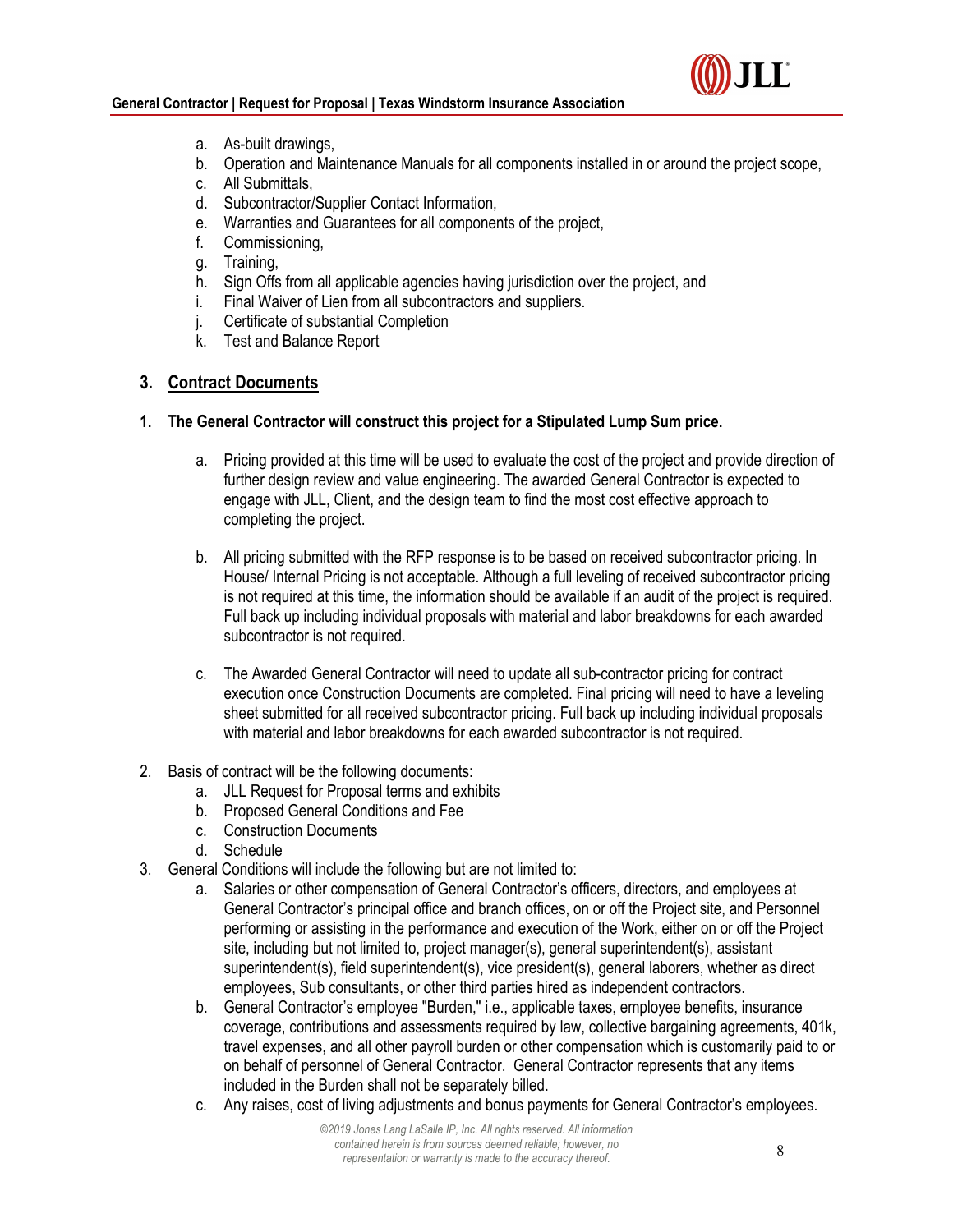#### **General Contractor | Request for Proposal | Texas Windstorm Insurance Association**

- d. All transportation, lodging, meals, reasonable relocation expenses including tax gross-ups, and subsistence expenses of General Contractor's employees incurred in discharge of duties connected with performance of the Work, including travel to and from the homes of Personnel to the Project site.
- 4. Contractor's Applications for Payment shall be accompanied by the following, all in form and substance satisfactory to the Client and in Compliance with applicable Texas statutes:
	- a. A duly executed and acknowledged Contractor's Sworn Statement showing all contractors with whom contractor has entered into subcontracts, the amount of such subcontract, the amount requested for any subcontractor in the Application for Payment and the amount to be paid to the Contractor for such progress payment, together with similar sworn statements from all subcontractors and, where appropriate, from sub-subcontractors.
	- b. Duly executed conditional Waivers of Mechanics' liens (landlord required example attached as Exhibit E) from contractor and all such subcontractors, establishing payment or satisfaction of the payment requested by contractor at the time of Application for Payment
	- c. Waivers shall be submitted at the time of payment application.
- 5. Contractor will obtain and pay for all permits, licenses, etc. necessary to complete their work. All contractors (including any subcontractors) will be required to be licensed and bonded as required by any applicable jurisdiction. GC shall include any and all sales & use taxes.

## **4. RESPONSE PROTOCOL**

RFP responses must be submitted, electronically, in one PDF format, organized per the proposal format section below. Pricing should be submitted in excel format on the bid form that is included with the RFP package.

All questions or comments concerning this RFP should be sent electronically to Kendall Kovar no later than 4/29/22. RFP's and pricing are due at 5/6/22 by 5pm.

**Site Walkthrough is scheduled for Thursday 4/28.** Two representatives from your company are allowed to attend with additional subcontractors. A specified time will be determined for each bidder, with a maximum time of 30 minutes. Ladders will not be provided onsite.

Names of attendees must be submitted to Kendall Kovar no later than Tuesday 4/26.

*Please do not contact anyone else regarding this RFP and note that late or incomplete responses are cause for disqualification.*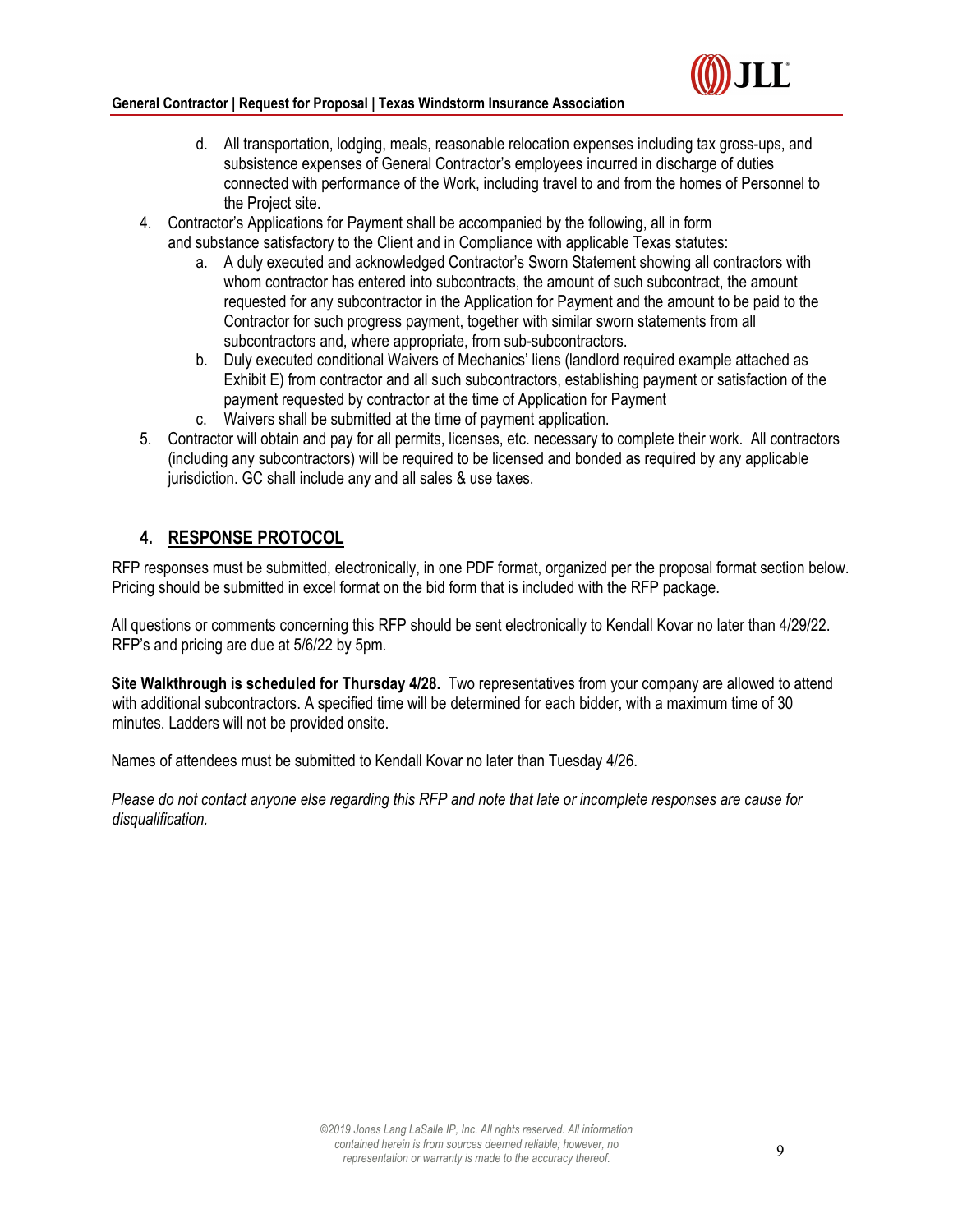

## **5. PROPOSAL FORMAT**

The proposal shall be organized according to the outline give below:

1. *Company Background* 

State your company name, contact name, address, telephone, and fax number. Provide a brief history of your firm and state the number of years your firm has been in business and any previous experience with the Client and or the building in which the work is to be performed.

2. *Project Approach*

Identify projects of similar size and scope that your firm has completed. State the qualities and attributes your firm brings to this project that may distinguish it from others.

*3. Organization and Staffing* 

Please include resumes of all key project team members. Superintendent and Project Manager selection is critical to the Client, include additional information and focus on the proposed superintendent. Please make us aware of any other projects the team members will be involved with concurrent with this project.

- *4. Site Safety and COVID-19 Plan and Procedure*  Include site specific safety plan that complies with all building rules and regulations AND any specialty procedures and protocol related to COVID-19.
- 5. *References*

Included in your proposal three client references that we may contact regarding your work. If possible, please provide specific examples of "like" projects your firm has completed in the recent past. Project references should be of a similar size and scope of the project described.

6. *Insurance* 

Please outline the insurance limits that your firm carries and confirm compliance with building requirements (Exhibit B).

7. *Terms and Conditions*

Exhibit F must be agreed to by the General Contractor. Execute the exhibit and include as a page within your proposal.

8. Ethics Policy

Exhibit G must be agreed to by the General Contractor. Execute the exhibit by signing Appendix A on page 16, and include as a page within your proposal.

9. *General Conditions and Fee Proposal* 

Fee Proposal MUST be submitted in the provided in the RFP Excel bid form, Exhibit D. ALL site logistics, general conditions and fees need to be accounted for in this bid form. Failure to do so on the provided bid form is means for disqualification. After award, during the hard bid process with sub-contractors, any and all remaining division 1- 16 values are to be the cost of work, with provided back up, in open book format to JLL and the Client. Other details for fee proposal are as follows:

- General Conditions should be proposed on a per week basis and a lump sum based upon schedule. No additional general conditions will be approved after award unless the project is extended due to Client directives or changes. General conditions will be approved on a per week basis based upon this proposal. Weekly General Conditions rate will hold until January 1st, 2023.
- Please include any and all insurance costs.
- Fee percentage will be applied to all divisions of construction, inclusive of all additive and deductive change orders.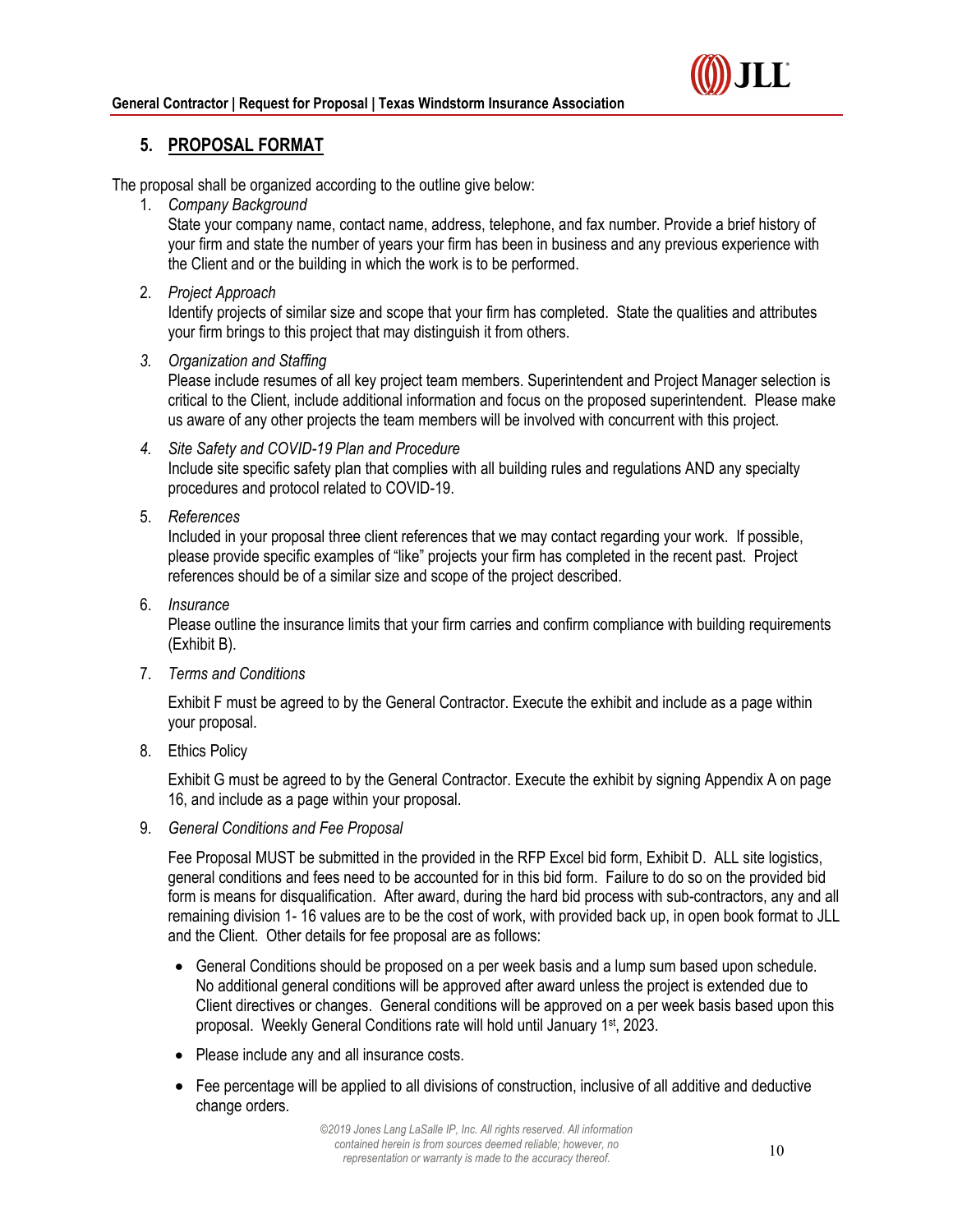

- 10. *Estimate* Please provide an estimate for the Design package utilizing the RFP Excel bid form, Exhibit D.
- 11. *Assumptions and Clarifications*

Please provide a document stating all assumptions, clarifications, and exclusions carried within the estimate utilizing the RFP Excel bid form, Exhibit D.

12. *Exceptions*

Provide any exception your firm has to the terms of this RFP and the proposed contract form utilizing the RFP Excel bid form, Exhibit D.

## **6. EVALUATION CRITERIA**

The proposal review process will be private. The basis for selection will include, but not limited to:

- 1. The understanding the firm has of the purpose and scope of the project and of the work to be accomplished.
- 2. The firm's general approach and methodology for meeting the requirements of the Project.
- 3. Ability of the firm to successfully accomplish the project based on factors such as staff resources, technical expertise, project management, organizational commitment, and understanding of the project schedule.
- 4. Fees for basic services.
- 5. Initial GMP price.
- 6. Proposed team members.

The Client reserves the right to revise and amend the request for proposal prior to the proposal due date. All such revisions and amendments shall be issued in the form of a written addendum to each General Contractor and must be acknowledged on the Proposal form and the prices included in the Proposal. Failure to do so will be sufficient reason for the Client to assume that all bulletins or written addenda have been considered and are included in the GC Proposal.

Should the General Contractor find discrepancies in or omissions from the request for proposal, drawings and specifications, they should at once notify JLL in writing, who in turn will issue instructions or clarifications in the form of a written bulletin to all General Contractors. Neither the Client, JLL, nor any project team members will be responsible for verbal instructions.

The Client does not obligate itself to accept the lowest fee proposal and reserves the right to reject any and all proposals or amend the scope of the project. The opening of all proposals and the information contained within will be private.

Proposals may be withdrawn upon written request from General Contractor prior to the time fixed for the proposal opening. Negligence on the part of the General Contractor in preparing the Proposal confers no right for the withdrawal of the Proposal after the same has been opened.

All General Contractors must be duly licensed or otherwise have the ability to perform work in accordance with all governing authorities and to the satisfaction of those authorities.